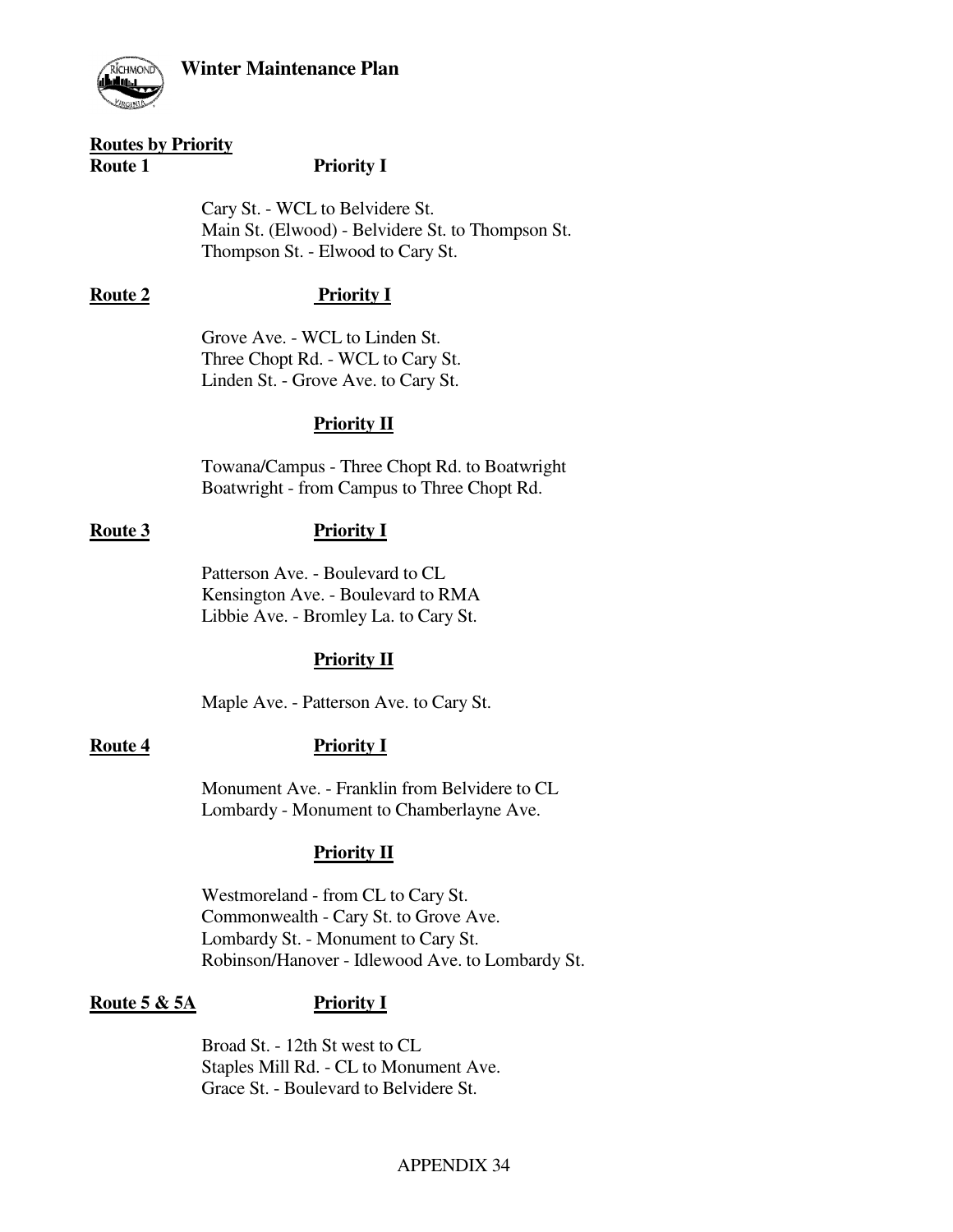

# **Priority II**

### Hanover/Marshall/Goshen - Broad to Broad

### **Route 6** Priority I

 North Boulevard/Hermitage Rd. - Robin Hood Road to CL Laburnum - RMA to CL

## **Priority II**

 Hillmonument Pkwy. - Hermitage to entrance to Imperial Plaza Corbin/Cheatwood/Moss Side - North to North Bellevue - Hermitage to Brook Fauquier/Newport - Bellevue to Laburnum

### **Route 7** Priority I

 Robin Hood Rd. - Boulevard to Brookland Pkwy. N. Boulevard - Robin Hood to Boulevard Bridge Expressway bridges

### **Priority II**

 Douglasdale - N. Boulevard to McCloy (Rt. 161) Pumphouse to dead end Rugby to dead end

### **Route 8 & 8A Priority I**

 Azalea Ave. - Brook Road to ECL Brook Road - CL to Chamberlayne Pkwy. Brookland Park - Hermitage to Rady

### **Priority II**

Fendall - Brookland Park to North Ave.

### **Route 9 Priority I**

 Meadowbridge Rd. - CL to Brookland Park Boulevard 2nd, 3rd, 4th, & 5th sts. - Hospital St. to Jackson St.

## **Priority II**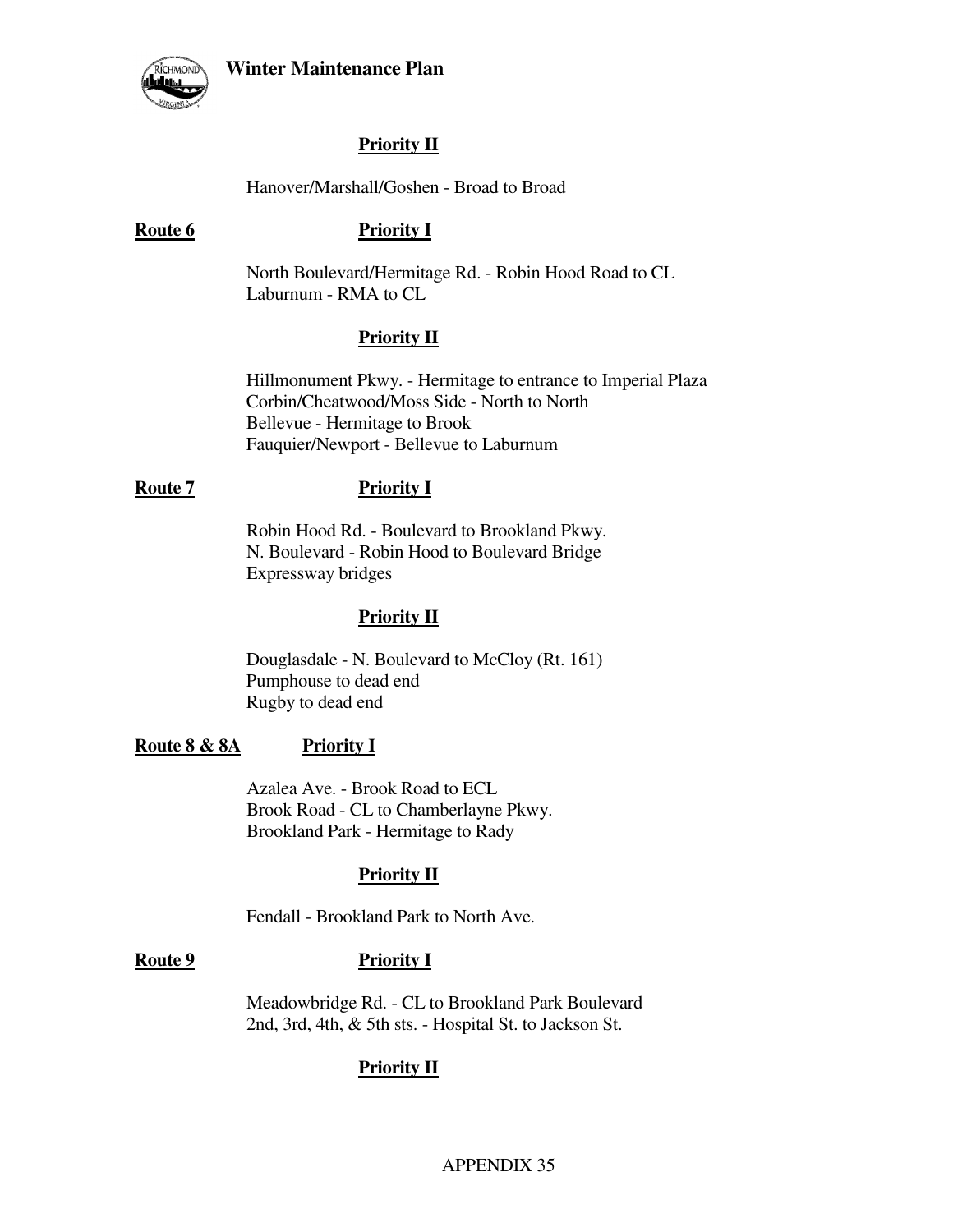

 Richmond-Henrico Trpk. - Brookland Park Boulevard to Valley Rd. Valley Rd./2nd St./Hospital St./St. James - loop

### **Route 10** Priority I

 Dill Rd. - CL to 2nd Ave. Utah/Pollock - Dill to Dill Magnolia - 2nd Ave. to Mechanicsville Rady St. - Dill to Magnolia

## **Priority II**

Dove St. - North Ave. to Willow St.

### **Route 11** Priority I

 Mosby/Mechanicsville Trpk. - Jefferson to ECL Fairmount Ave. - Mechanicsville to 25th St. Cool Lane - Mechanicsville to nursing home Fairfield - Mechanicsville to 17th St.

### **Priority II**

 Fairfield Ave. - CL to Mechanicsville Whitcomb/Mechanicsville/Bowling Green - loop

### **Route 12** Priority I

 Nine Mile Rd./25th St. - Broad St. to CL 17th, 18th, & 21st sts. - Broad St. to Hospital St.

### **Route 13** Priority I

 Government Rd. - Chimborazo Boulevard to Williamsburg Rd. Accomac/Jennie Scher Rd./Parker/Darbytown Rd. - loop

## **Priority II**

 Admiral Gravely Boulevard - Government Rd. to Williamsburg Rd. Crestview - 38th St. to Government Rd. Jennie Scher Rd. - Government Rd. to E. Richmond Rd.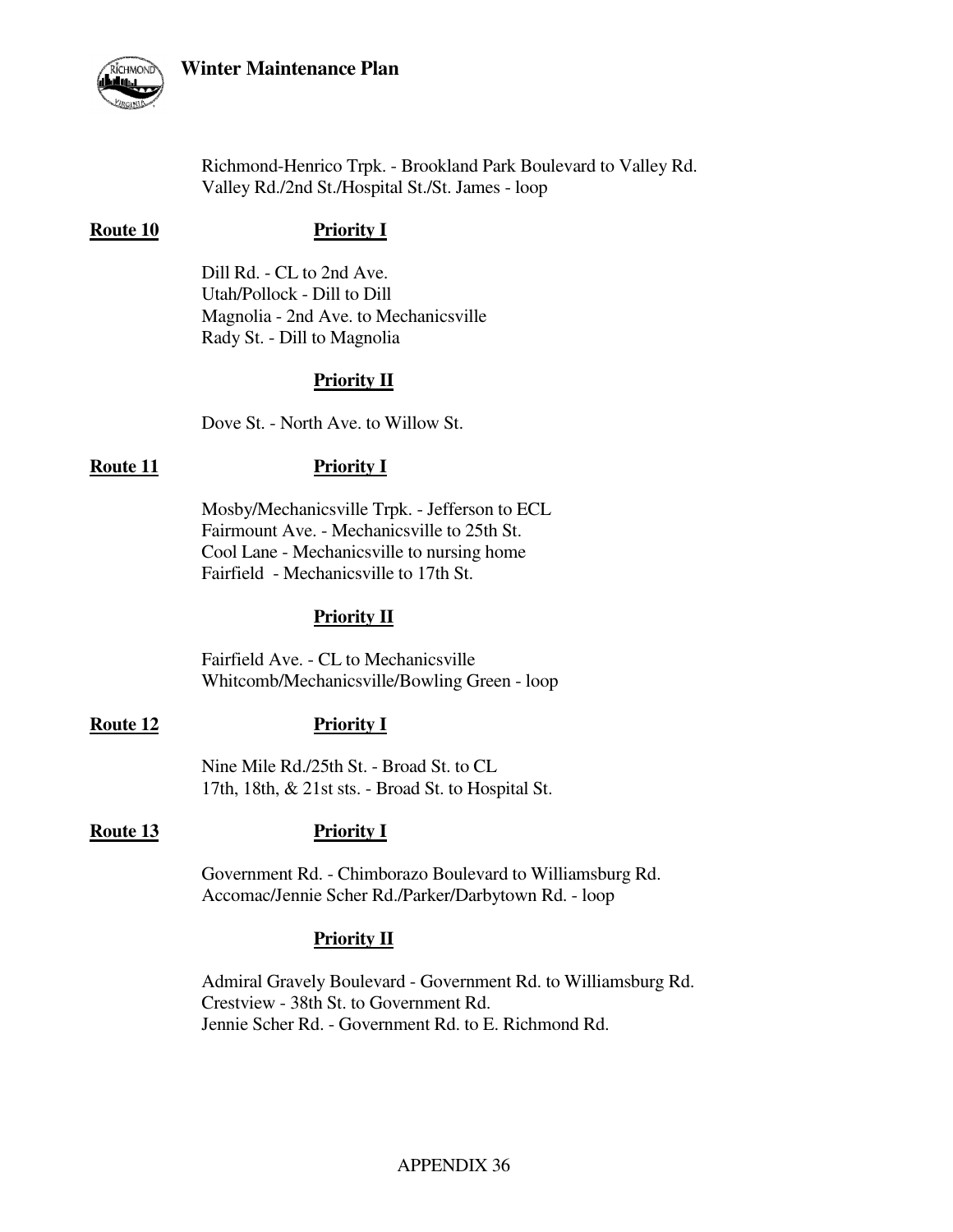

### **Route 14** Priority I

 Broad St. - 12th St. to Chimborazo Boulevard Marshall St. - 25th St. to 21st St.

### **Priority II**

 Venable St. - 25th St. to 17th St. Chimborazo Boulevard - Broad St. to Q St. Stony Run - E. Richmond Rd. to CL M St./23rd St./Tulip/22nd St - Broad to Fairfield Ave.

### **Route 15** Priority I

 Williamsburg Rd. - Government Rd. to CL Main St. - CL to 14th St. Hatcher/Newton - loop

## **Route 16** Priority I

 Martin Luther King Bridge - 19th St. to Mosby St. Leigh St. - Boulevard to King Bridge Hermitage/Meadow - Westwood to Idlewood Ave.

## **Priority II**

Bowe St. - Moore St. to Broad St

## **Route 17** Priority I

 Lee Bridge - Cary St. to Semmes Ave. Cherry St. - bridge & Laurel St. Bridge

## **Priority II**

 Laurel St. - Broad to Idlewood Harrison St./Colorado/Meadow St./Grayland Ave./Allen Ave. - loop

### **Route 18 Priority I**

Franklin/Grace, Marshall/College, Jackson/Clay sts. - Belvidere St. to 8th

### **Route 19** Priority I

Adams St. to 12th St. - Broad St. to Leigh St. (inclusive)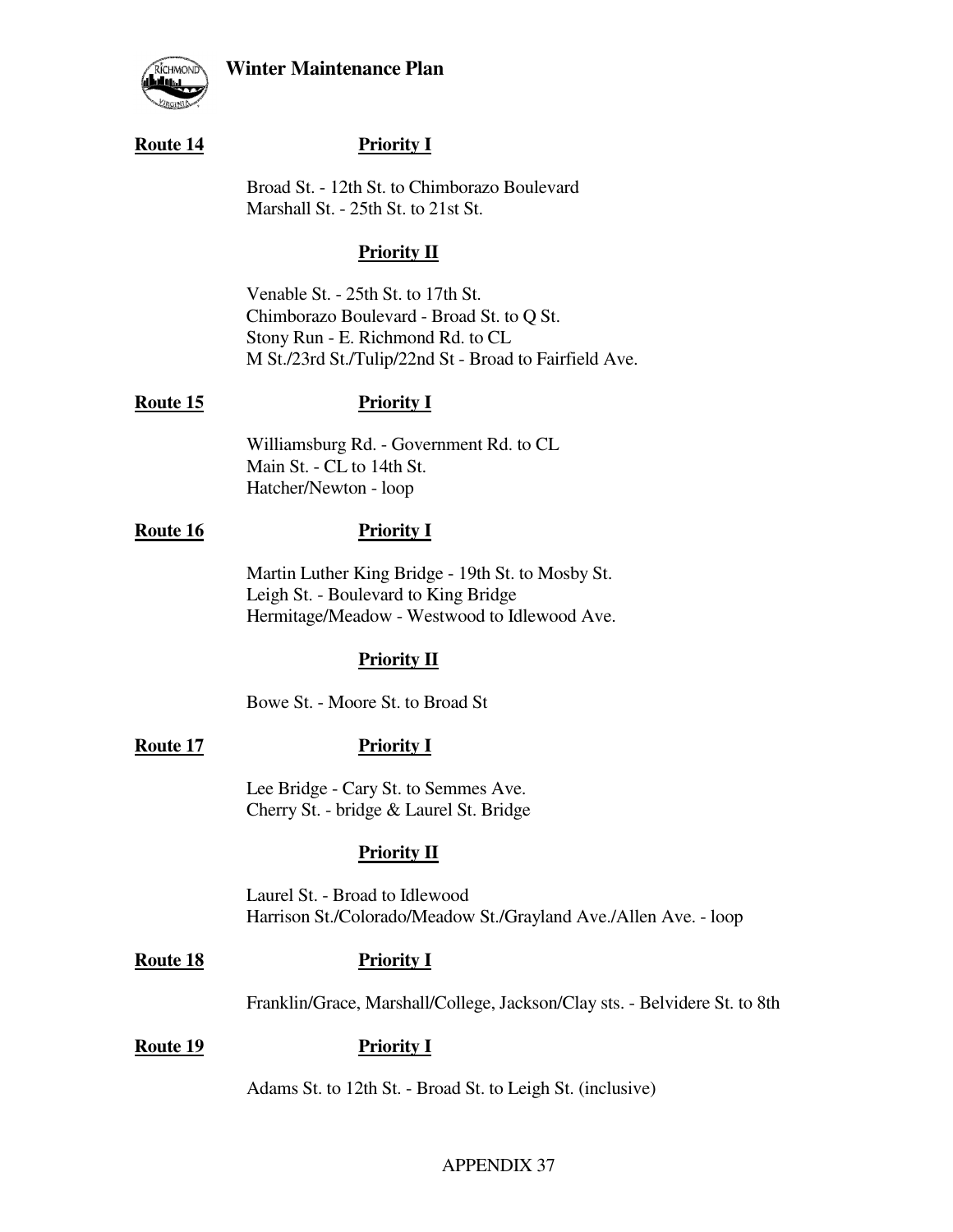

# **Priority II**

Jefferson/Madison/Monroe/Henry/Adams - Leigh St to Canal St.

### **Route 20 Priority I**

 Saunders/Westwood/Malvern - Laburnum to Cary St. Hamilton - Westwood to Cary St. Thompson St. - Cary to Broad St.

### **Route 30** Priority I

 Midlothian & Belt Boulevard - ramps Boulevard Bridge New Kent - 42nd St. to Dorchester West 42nd St - Riverside to Forest Hill Riverside - 42nd to Lee Bridge

## **Priority II**

 Riverside/Pineway - 42nd to Forest Hill 41st/Dunston - Forest Hill to Roanoke

### **Route 31** Priority I

Commerce Rd. - Bainbridge to Walmsley

## **Priority II**

 Deepwater Terminal Rd. - upper bridge to port Commerce Rd. - Walmsley to SCL Ruffin Rd. - Jeff Davis Hwy. to Commerce

### Route 32 **Priority I**

 Bells Rd./Belt Boulevard - Commerce to Broad Rock Bellemeade - Commerce to Jeff Davis Hwy.

## **Priority II**

Terminal Ave. - Jeff Davis Hwy. to Belt Boulevard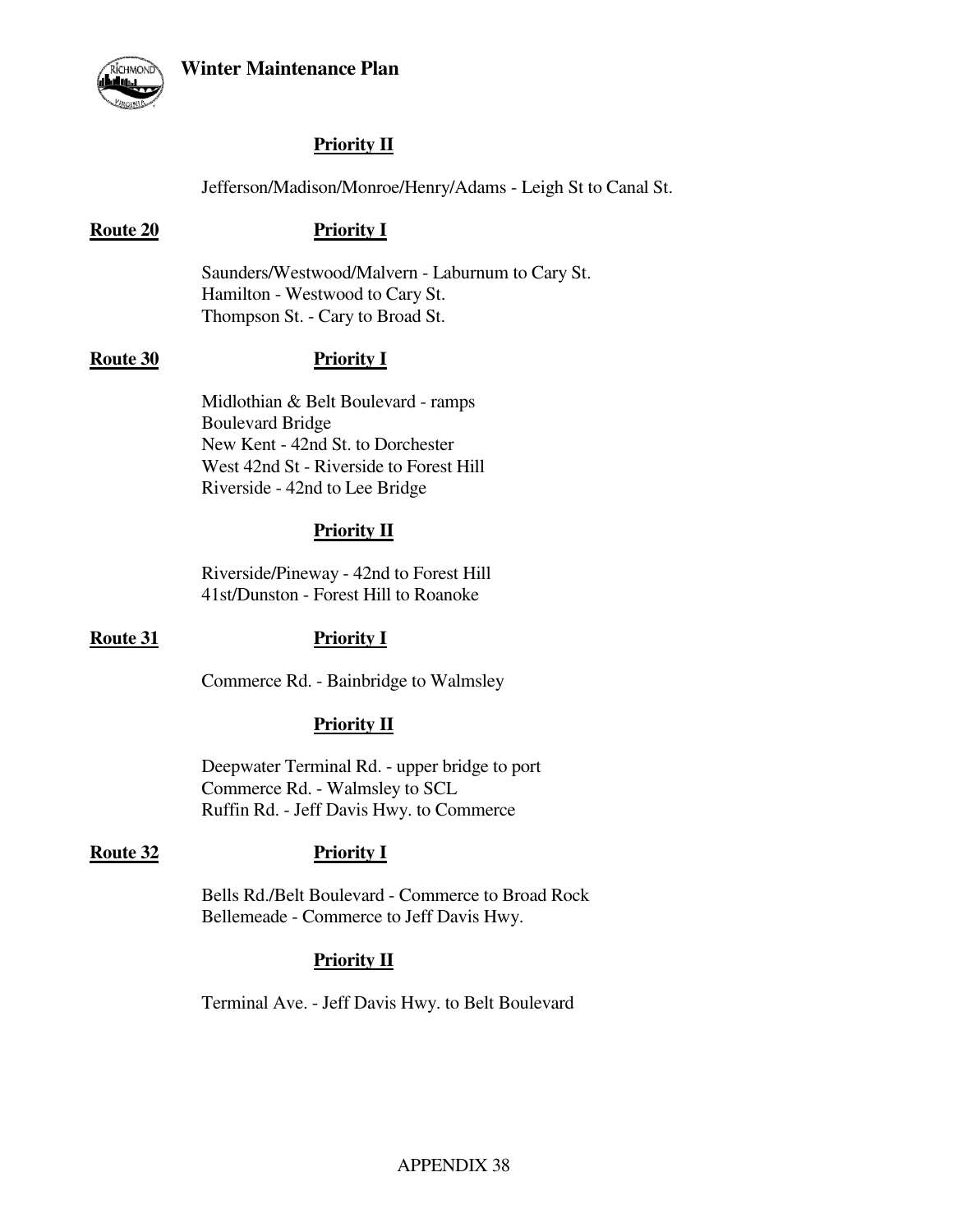

### **Route 33** Priority I

 Cherokee - Forest Hill to Huguenot Old Westham/Hathaway - Hathaway to Cherokee

### **Priority II**

 Cherokee - Huguenot to WCL Riverside/Scottview/Longview - Hathaway to Hickory Hickory - Riverside to Cherokee Hathaway - Forest Hill to Longview Rockfalls - Riverside to Riverside

### **Route 34 Priority I**

 Forest Hill - Powhite to WCL Jahnke Rd. - Forest Hill to WCL

### **Priority II**

Boroughbridge/Covington - Jahnke to Midlothian

### Route 35 **Priority I**

 Walmsley Boulevard - CL to Jefferson Davis Hwy. Belmont Rd. - CL to Walmsley Boulevard Ironbridge - CL to Walmsley

### **Priority II**

 Old Belmont/Orcutt La/Bryce La./Hey Rd. - Broad Rock to Hull St. Brookbury - Ironbridge to Bathgate

### **Route 36** Priority I

 Broad Rock - Belt Boulevard to Forest Hill Ave. Forest Hill - Broad Rock to Roanoke Roanoke St. - Midlothian Trpk. to Forest Hill Ave. Bainbridge - Broad Rock to 7th St. 7th St. - Hull to Semmes Ave.

### **Priority II**

Crutchfield - Roanoke to Belt Boulevard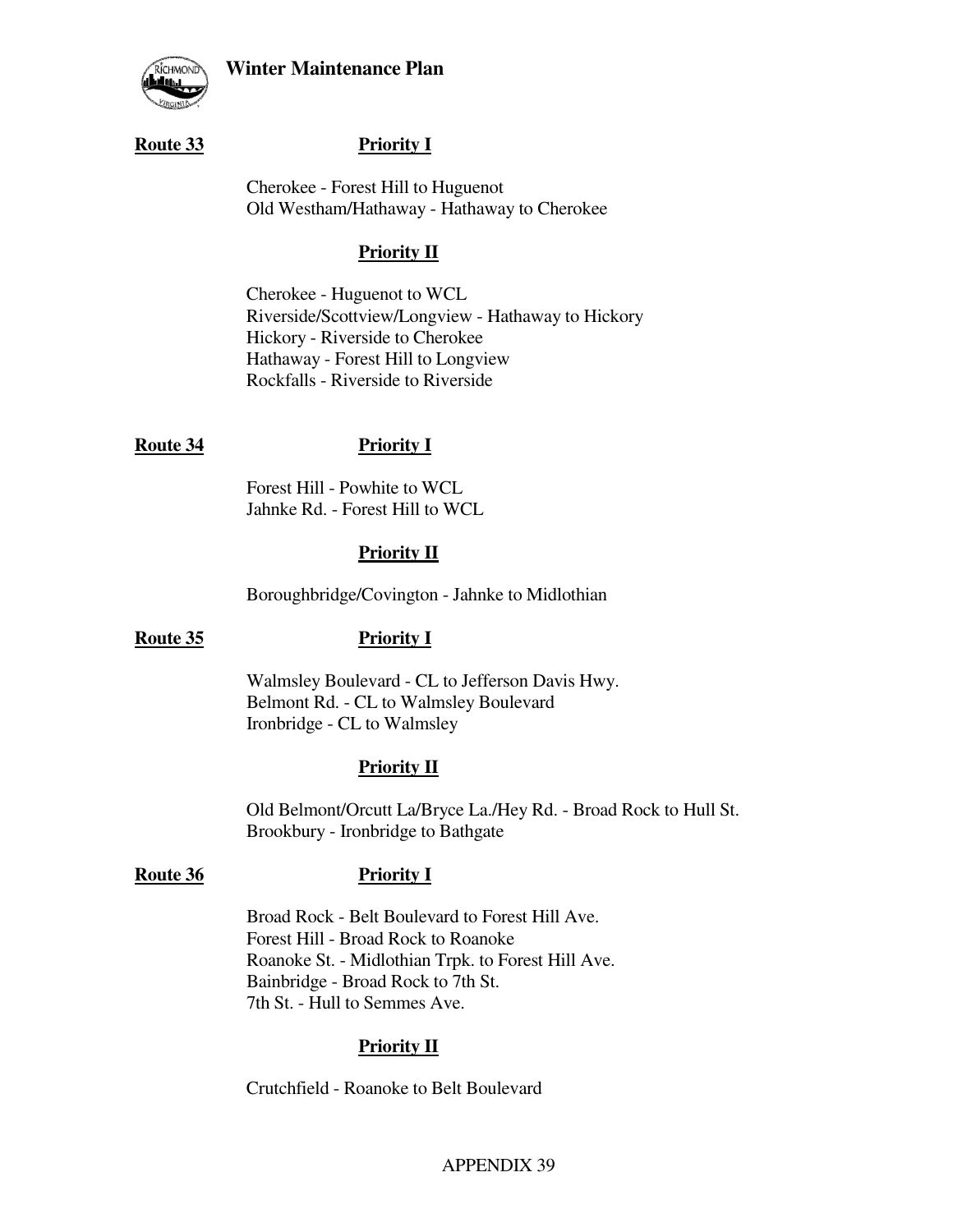



# **Route 37** Priority I Elkhardt/Whitehead/German School Rd. - Hull St. to Jahnke Rd. Blakemore/Bliley – Jahnke to Forest Hills **Route 37A Priority I**  Hioaks/Carnation/Warwick – Jahnke to Bells **Route 38** Priority I Hopkins Rd. - CL to Jefferson Davis Hwy.  **Priority II** Cofer Rd. - Jefferson Davis Hwy. to Hopkins Rd. Maury St. - Commerce Rd. to Holly Springs Rd. Holly Springs - Hopkins to Maury 26th St./Clopton - Semmes to Maury

### **Route 39** Priority I

Huguenot Rd. - Powerline to Riverside Dr.

### **Priority II**

Chippenham Rd., Sherbrook, Old Spring, Waxford

Route 40 Priority I

Hopkins Road Bridge - Main St. to Bainbridge

### Route 41 Priority I

 4th St./5th St./6th St./7th St./8th St./9th St./13th St./14 St. - Broad St. to Canal St. or Byrd

### **Priority II**

 Tredgar St. - 7th St to Lee Bridge 6th St. - Grace St. to Canal St.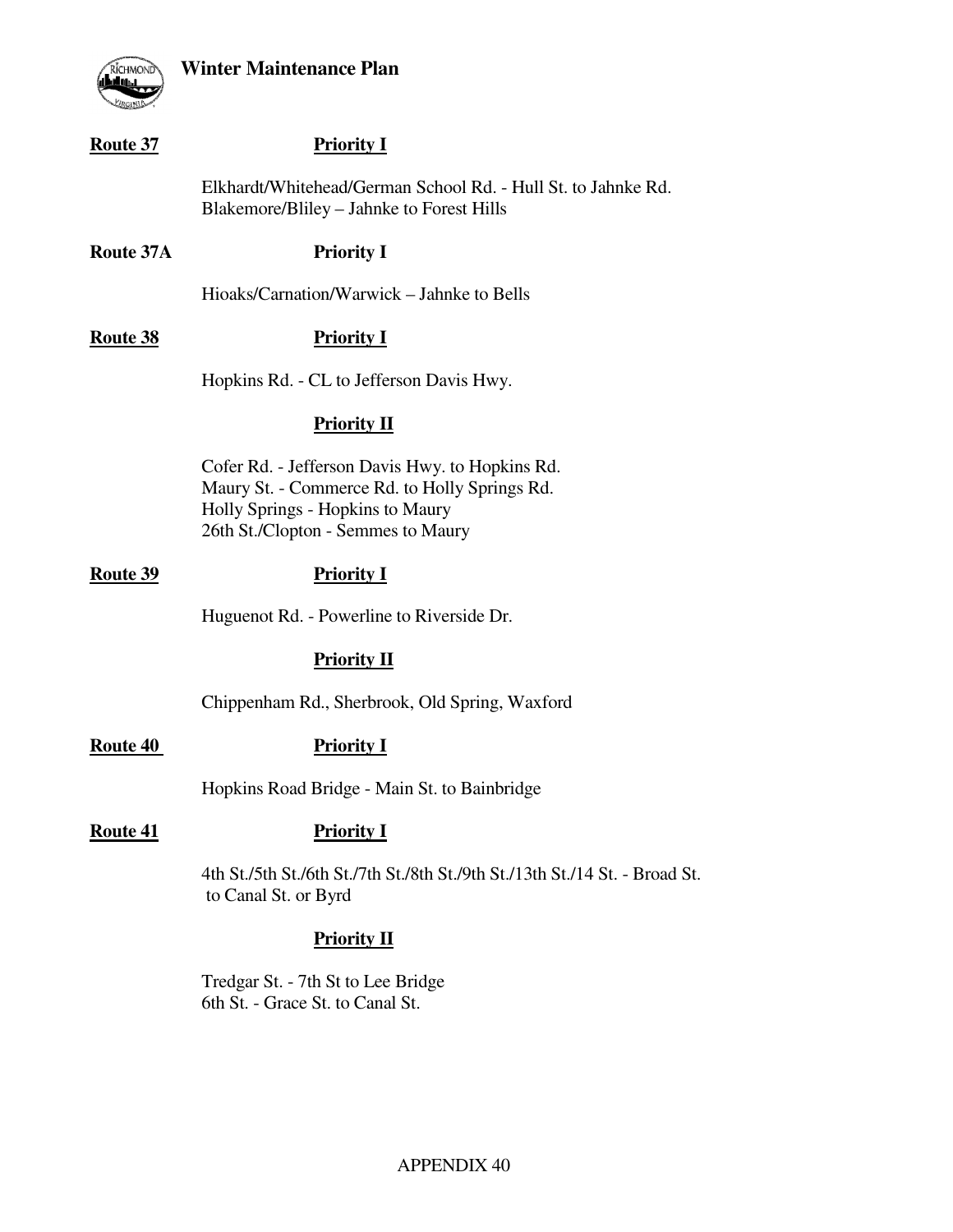

### **Route 42** Priority I

 Main St./Cary St./Canal St./Byrd St./12th St./Bank - Belvidere St. to 14th Cumberland/Idlewood - Belvidere to Harrison St.

### **Route 43** Priority I

Chippenham Pkwy - Huguenot Rd. to Forest Hill Ave.

## **Priority II**

Custis/Stratford - Riverside to Forest Hill

Route 43A & 43B Priority I

Chippenham - Huguenot Rd to James River Bridge

## **Priority II**

Stony Point Pkwy. & ramps

### **Route 44** Priority I

 Stony Point/Evansway/Cedar Grove/Croatan - Huguenot Rd. to Cherokee Westgate - Huguenot to Evansway

## **Priority II**

Oldfield, Duryea, Old Gun, Garfield, Traylor

## **Route 45** Priority I

 Forest Hill Ave. - Semmes Ave. to Powhite Pkwy. Semmes Ave. - 7th St. to Forest Hill Ave.

## **Route 46 Priority I**

Jefferson Davis Hwy./Cowardin - CL to Semmes Ave.

# **Route 47** Priority I

Midlothian Trpk. - Chippenham Pkwy. to Hull St.